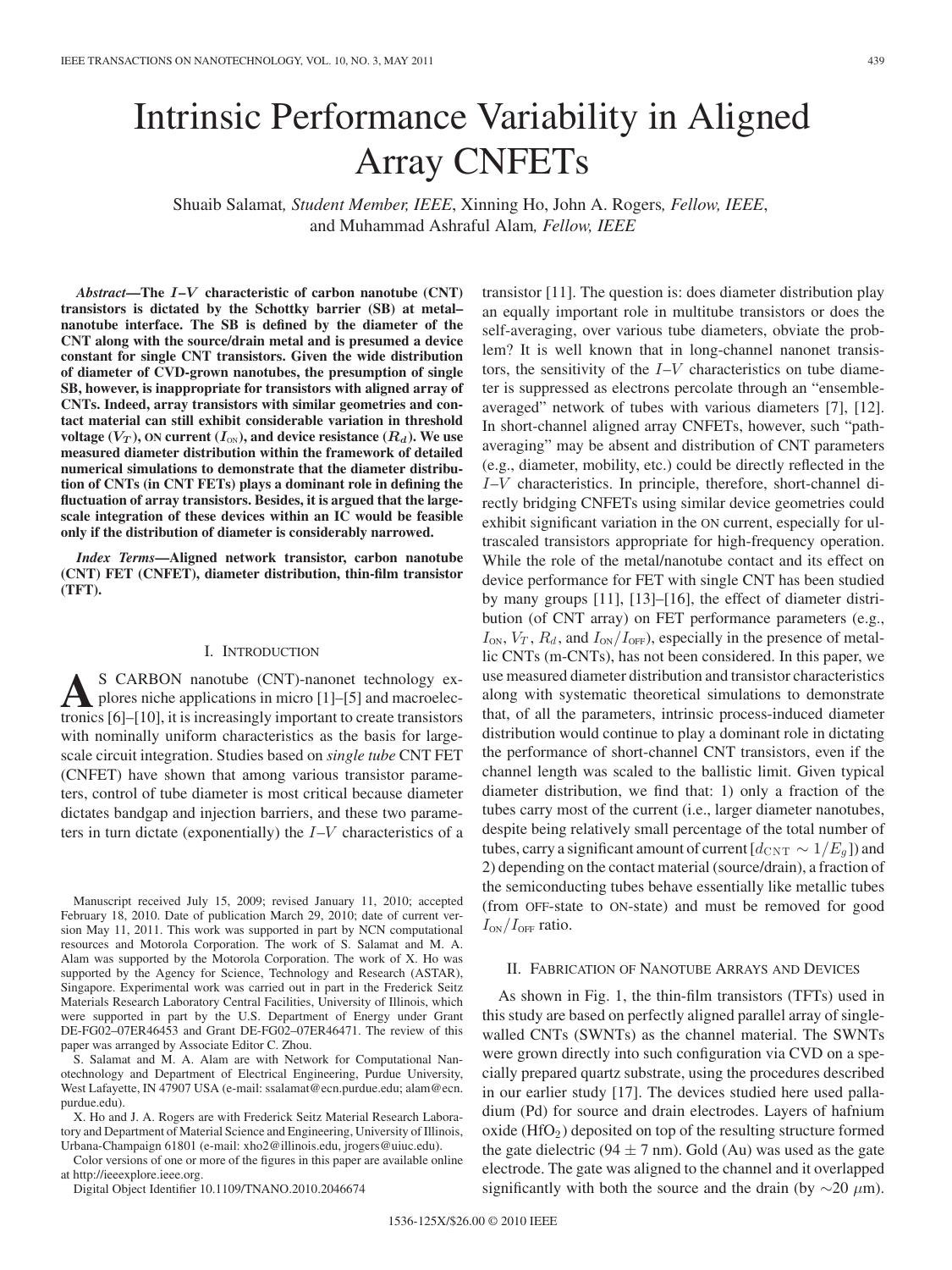

Fig. 1. Schematic illustration of TFT with perfectly aligned parallel array of SWNTs. Lower portion of the figure shows the scanning electron micrograph of a representative CNT array.



Fig. 2. Transfer curves of devices for channel lengths of 3, 4, 5, and 8  $\mu$ m. Measurements were taken with the source grounded and the drain held at a bias of −0.01 V. Gate bias was swept between ±0.8 V. Upward arrow on the bottom curve (corresponding to channel length of 8  $\mu$ m) indicates  $V_T$  of this device.

To study the transport characteristics, we fabricated six samples for each channel length of 3, 4, 5, and 8  $\mu$ m (a total of 24 devices). The widths  $(W)$  of all the transistors were kept constant at 400  $\mu$ m.

Fig. 2 shows typical transfer curves of one sample of each channel length. Consistent with the earlier reports [14], these Pd-contacted devices exhibited predominantly p-type characteristics.

Remarkably, however, even though all the devices were processed in parallel and used the same metallization scheme, Fig. 3 shows that the devices with the same channel length (e.g.,  $3 \mu m$ ) exhibited significant variations in the  $I_{ON}$ ,  $V_T$ , and  $R_d$ . Here,  $I_{ON}$ is defined as drain current  $(I_d)$  at maximum applied gate bias  $(V_q)$  of −0.8 V,  $V_T$  is defined as the gate bias  $(V_q)$  at which  $I_d$  is minimum [18] (this definition is different from that of MOSFET, wherein  $V_T$  is traditionally defined by taking the point of maximum slope on  $I_d - V_q$  curve (or linear transconductance) and  $V_T$  is extracted by the intercept of the tangent through the point [19]), and  $R_d$  is the device resistance given  $byR_d = V_{ds}/I_{0N}$  and it includes the resistance of semiconducting as well as metallic tubes. Given that the ratio of m-CNTs to semiconducting CNTs (s-CNTs) is  $\sim$ 1:2, we associate  $I_{\text{OFF}}$ with transport through m-CNTs, and the difference of  $I_{ON}$  and  $I_{\text{OFF}}$  with transport through semiconducting tubes. The average resistance of each semiconducting tube can be calculated



Fig. 3. (a) Resistance variations in the the semiconducting tubes measured at threshold voltage. (b) Resistance variations in the semiconducting tubes measured in saturation. All the devices had same contact material and the applied biases (gate/drain). Nonetheless, significant variations in resistance  $R_s$  were present for all channel lengths and were particularly large near  $V_T$ .

as  $R_s = N_s \times V_{ds}/(I_{\text{ON}} - I_{\text{OFF}})$ , where  $N_s$  is the number of semiconducting tubes per device (determined from the density measurements of CNTs making up the transistor) and  $V_{ds}$  is the applied drain bias.

Fig. 3(a) and (b) summarizes the observed fluctuations in the average resistance of semiconducting tubes for various channel lengths measured at threshold and in saturation. These variations were present for all channel lengths  $(3, 4, 5, \text{ and } 8 \,\mu\text{m})$ , and were particularly large around  $V_T$  [see Fig. 3(a)].

These results immediately bring into focus a number of issues regarding the variability in transistors' performance. It is conceivable that at longer channel lengths, extrinsic factors like mobility fluctuation, variability in the number of tubes able to bridge source and drain, length-dependent scaling of defects along the tube, etc. can potentially increase device-to-device fluctuation. If, however, we examine Fig. 3 along with Fig. 6, we notice that as the devices are scaled down, the *relative* fluctuation in resistance remains almost independent of channel length (especially if we examine Fig. 6(b), it is evident that channel lengths of 3, 4, and 5  $\mu$ m exhibit similar experimental  $R<sub>s</sub>$  variability that is within the extents of simulations). The aforementioned characteristic of "resistance variability" depicts the possibility that the fluctuation in devices' resistance may not be averaged out even at ultrascaled, quasi-ballistic channel lengths (<300 nm) [14] relevant for high-speed electronic applications. While fluctuation at the longer channel lengths may be amplified by extrinsic variability, there appears to be an irreducible intrinsic variability present in all array-based CNT transistors.

The aforementioned discussion leads one to the hypothesis that the distribution of diameters of CNTs may be the source of this variability and may play a more important role than is commonly appreciated. To verify this proposition, we first measured the diameter distributions of as-grown CVD SWNTs (before defining channel lengths and depositing gate dielectric) of four different samples using atomic force microscopy (AFM) (see Fig. 4). The diameters of CNTs were determined by measuring the height difference between top of CNT and substrate next to it (quartz) and approximately 600 measurements were taken to reduce statistical error. Fig. 4 shows that some of the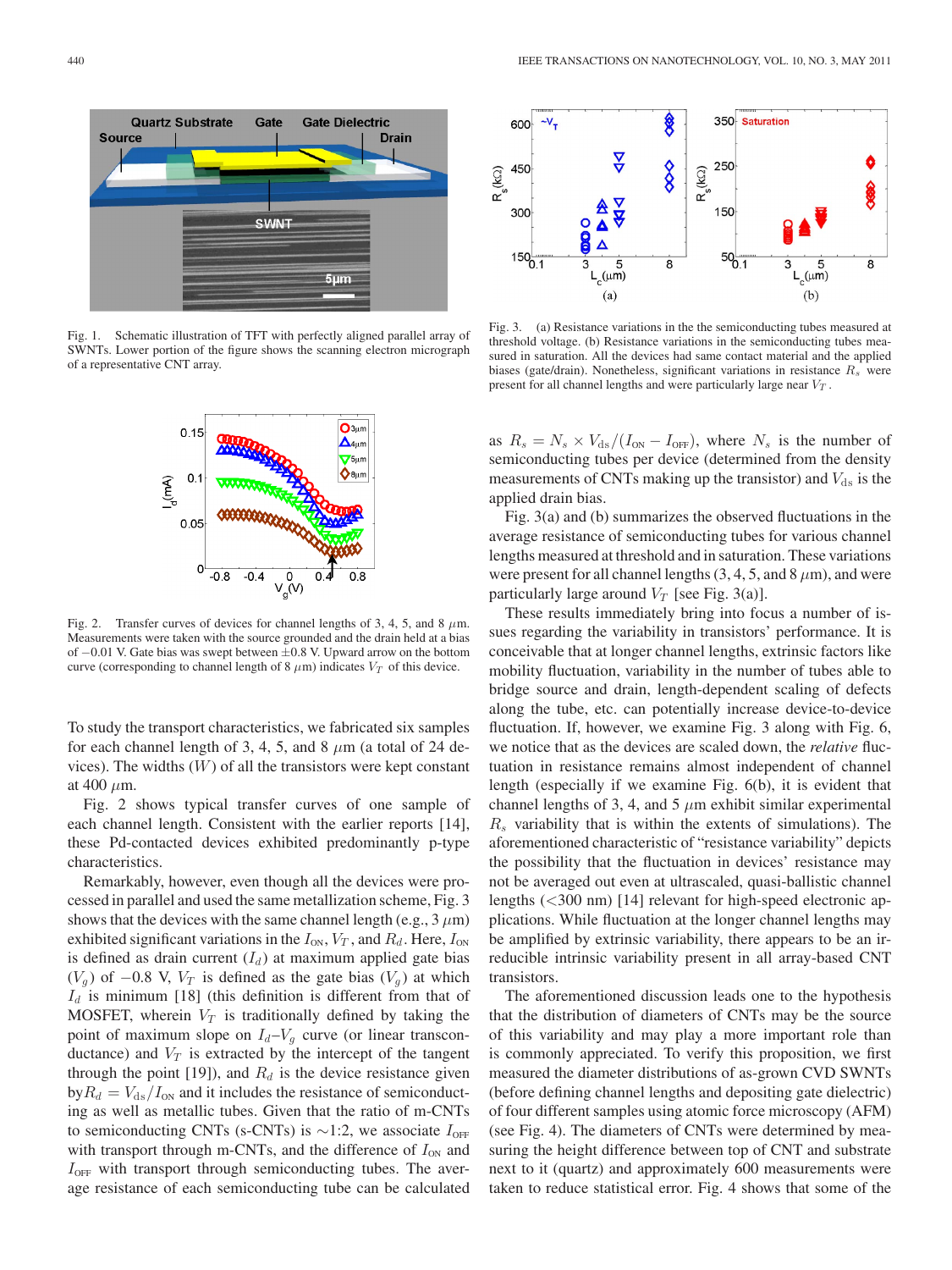

Fig. 4. Normalized diameter distributions for four samples. These measurements correspond to different TFTs that use perfectly aligned array of single-wall CNTs for the channel. The measurements were taken using AFM, on as-grown CVD tubes before defining the channel lengths and depositing the gate dielectric. We determined the diameter by measuring the height difference between the top of the CNT and the area just next to the CNT (i.e., quartz). The number of tubes on each device were different, therefore, the data has been normalized to highlight the general shape of diameter distribution in the CNFETs.

CNTs have diameter ∼0.4 nm. These very low values may reflect the resolution limit of our AFM setup. Nonetheless, the fraction of such tubes ( $d_{\text{CNT}} \leq 0.4$  nm) is very small and given their large  $E<sub>g</sub>$ , these CNTs would have very little effect on device characteristics  $(I_{ON}, R_d,$  etc). Also noted in Fig. 4 is that CVD-grown tubes exhibit a wide range of diameter distribution that cannot be represented by a simple distribution function, let alone by an average value [20]. In general, the exact shape of the diameter distribution would depend on the CNT growth technique and device processing details. For typical ranges of diameter distributions, the spread in transistors' characteristics can be significant, as discussed in the following.

## III. MODELING OF THE EFFECT OF DIAMETER DISTRIBUTION ON I–V CHARACTERISTICS

Although I–V characteristics of CNFETs resemble that of a conventional MOSFET, however, the underlying physics of the two transistors is very different. Contacts in the conventional MOSFET are ohmic, but owing to the difficulty in making an ohmic contacts in CNFETs, the transport through CNFETs is thought to be dominated by Schottky barrier (SB) at the (contact) metal/CNT interface [1], [15], [21]–[23]. For short-channel CNFETs, experiments have shown that the metal–CNT contacts limit the current flow through CNT and determine the electrical characteristics of the device [21]. The SB at metal/CNT interface, however, is a function of the metal work function ( $\Phi_m$ ) and CNT diameter (or, equivalently  $E<sub>q</sub>$ ). If the metal work function is fixed, the diameter of CNT dictates the nature of the contact, i.e., SB or ohmic. In essence, if metal–CNT combination is such that the metal Fermi level contacts CNT inside the valence band (or conduction band), the contact will be ohmic; alternatively, if the metal Fermi level contacts CNT inside the bandgap, the contact will be SB. Many researchers have shown Pd to make an excellent ohmic contact with CNTs [14], [24]. Since our devices have aligned network of CNTs with wide range of diameter distribution, *some of the CNTs are likely to form SB, while remaining will make ohmic contact*.

The electronics structure of SWNTs strongly depends on their diameter and chirality [25]. The work function of SWNTs  $(\Phi_{\text{CNT}})$  would therefore, be different depending on the structure of CNT. Many studies have been conducted on the work functions of SWNTs [26], [27] and the values reported vary slightly depending on the method used for measurement. We used work function for nanotube  $\Phi_{\text{CNT}} = 4.7 \text{ eV}$  [28]. Since the bandgap  $(E_q)$  of CNT depends on the reciprocal of CNT diameter  $(d_{\text{CNT}})$  [29], [30], we calculated the  $E_q$  for each CNT using the relationship [31]

$$
E_g = \frac{2|t|a_{c-c}}{d_{\text{CNT}}}.\tag{1}
$$

An overlap integral value of  $|t| = 2.7$  eV is used in this study [29], [31], and with carbon-to-carbon bond length  $a_{c-c}$  = 0.144 nm, the aforementioned expression simplifies to

$$
E_g \sim \frac{0.78 \text{ eV}}{d_{\text{CNT(nm)}}}. \tag{2}
$$

With  $\Phi_{\text{CNT}} = 4.7 \text{ eV}$  and  $\Phi_{\text{Pd}} = 5.1 \text{ eV}$  (Pd work function) [11], [14], the barrier for holes  $(\Phi_P)$  is calculated using analytical expression

.

$$
\Phi_P = \left(\Phi_{\text{CNT}} + \frac{E_g}{2}\right) - \Phi_m \tag{3}
$$

This relationship suggests that there would be no hole barrier (i.e.,  $\Phi_P = 0$ ) for CNTs with diameter equal to 1 nm,  $d_{\text{CNT}} \cong 1.0 \text{ nm}(E_g = 0.8 \text{ eV})$ , and there would be a positive SB ( $\Phi_P$ ) for holes for all nanotubes with diameters less than 1 nm,  $d_{\text{CNT}} < 1.0$  nm ( $E_g > 0.8 \text{ eV} \pm 3 \text{ kT}$ ). As seen in Fig. 4, in our devices there are many CNTs with diameter smaller than 1 nm. Hence, the transport in these CNTs will be dominated by SB. For all the CNT with diameter larger than 1 nm,  $d_{\text{CNT}} > 1.0 \text{ nm}$  ( $E_g < 0.8 \text{ eV} \pm 3 \text{ kT}$ ), there is no barrier for holes and metal/CNT contact will essentially be ohmic.

Given the barrier for holes (and electrons), metal, and CNT work functions and other parameters (drain/gate bias, oxide thickness, etc.), we can now calculate the current through the transistor using self-consistent numerical simulations [32]. As discussed earlier, in order to isolate the *intrinsic* effect of diameter distribution from other *extrinsic* effects, like charge trapping and mobility variation, (that might add to the drain current fluctuation in long-channel transistors), we focus on ballistic transport in very short channel transistor (100 nm) that is exclusively affected by contact metal and the diameter distribution of the tubes. Briefly, our numerical simulations involve solution of quantum transport equations (the standard nonequilibrium Green's function formulation), which are self consistent with the Poisson equation. Details of the simulation model have been discussed elsewhere [33].

Due to nearly ballistic nature of transport in short-channel CNFETs [14], the transistor performance is dictated by the SBs at the metal/nanotube interface and the s-CNTs' resistance  $(R_s)$ can be approximated by the contact resistance  $(R_c)$ . For the long channel lengths (3, 4, 5, and 8  $\mu$ m), where transport is scattering dominated and is also affected by extrinsic factors, we calculate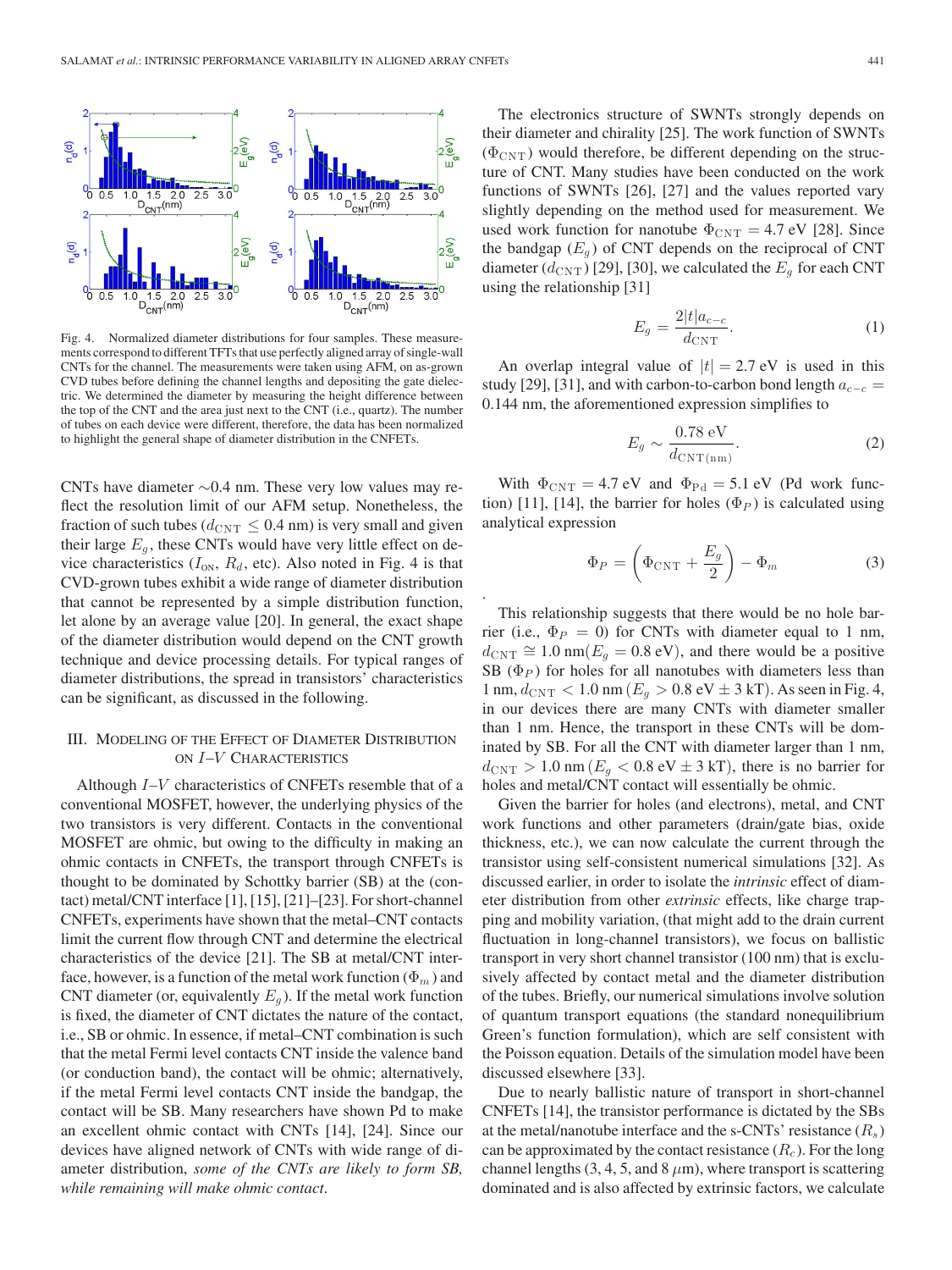

Fig. 5. Simulation results for resistance variations resulting from diameter distributions of CNTs (in the aligned array CNFETs) for the four devices are shown. (a) Resistance variations at threshold voltage. (b) Resistance variations in saturation. Resistance of CNT is calculated as  $R = R_c + \rho L_c$ , where  $R_c$  is contact resistance of CNT (calculated assuming the ballistic transport with the given SB height),  $\rho$  is the resistivity of the CNT, extracted from the slope of  $R_s$ versus  $L_c$  measurements, and  $L_c$  is the channel length.



Fig. 6. Normalized  $R_s$  variability observed in simulations and experiments. (a)  $R_s$  variability at threshold voltage. (b)  $R_s$  variability in saturation.  $R_s$ has been normalized with respect to average. Lines (black) show the spread of normalized  $R_s$  and dots (red) show the experimental values. As seen in the figure, most of the experimental data fall within the extents of simulations (supposed to be originating from diameter distribution).

the total resistance  $R_s$  by using the expression  $R_s = R_c + \rho L_c$ , where  $R_c$  is the ballistic contact resistance,  $\rho$  is the resistivity of semiconducting tubes (determined from the slope of the experimental measurements of  $R_s$  versus  $L_c$ ), and  $L_c$  is the channel length (3, 4, 5, or 8  $\mu$ m). Fig. 5(a) and (b) shows that large variations in the resistance  $R_s$  are expected from the intrinsic variation in the diameter distribution, and these variations are comparable to those observed in the experiments [see Fig. 3(a) and (b)]. Fig. 6(a) and (b), on the other hand, shows the comparison of simulation result and experimental values of normalized resistances  $R<sub>s</sub>$  (normalized with respect to averages). Black lines in the plot show the expected variability in  $R_s$ , as obtained from simulations, whereas the red circles show the measured experimental variations (measured at threshold and in saturation). The experimental variability is found within the extents of the intrinsic variation limits established by simulation results. Obviously, as discussed earlier, there are additional sources of extrinsic variability at longer channel devices.

Noting the simulation results of Figs. 5 and 6 and comparing with the observed experimental variations (see Fig. 3), we conclude that even for long-channel transistors, where other extrinsic effects like increase in defect density, charge trapping,



Fig. 7. Simulation results for the  $I_{ON}/I_{OFF}$  as function of diameter of CNTs. Maximum  $I_{ON}/I_{OFF}$  is only ~1000 due to small drain bias  $V_{ds} = -0.01$  V in these simulations ( $I_{ON}$  is drain current corresponding to the gate bias of  $-0.8$  V).

etc. may play a significant role, the effect of diameter distribution is still significant, and therefore, a key conclusion of this paper is that unless the diameter distribution of the semiconducting tube is controlled, large-scale integration of the transistors based on this technology would be difficult.

Apart from fluctuation in the drain current, Fig. 7 demonstrates another important consequence of the diameter distribution in ultrascaled quasi-ballistic CNFET transistors. That is, in aligned array CNFETs, only a small fraction of the semiconducting CNTs with diameter 1.0 nm  $< d_{\text{CNT}} < 2.2$  nm is capable of giving a good  $I_{ON}/I_{OFF}$  ratio, and the rest must be eliminated for good transistors' performance. For  $d > 2.2$  nm, the  $I_{ON}/I_{OFF}$ ratio is poor for the following reason: the metal Fermi level contacts large-diameter CNTs deep inside the valance band and the channel conductance (from OFF-state to ON-state) changes very little with gate bias. Therefore, even though these large diameter (small  $E_q$ ) tubes carry significant amount of ON current, there is essentially no SB available to suppress the current during OFF-state. Such tubes, therefore, have poor  $I_{ON}/I_{OFF}$  ratio that is not appropriate for digital logic operation. On the other hand, for very small diameter tubes with  $d_{\text{CNT}} < 1.0$  nm, the barrier height is too large for any significant contribution to the ON current and the OFF current. These tubes are essentially electrically inactive and while they contribute to physical density, their contribution to electrical performance is negligible.

In fact, for the given diameter distribution shown in Fig. 4, only ∼40% of s-CNTs carry most of the current through the device and ∼60% carry insignificant current due to large bandgap (or SB). Of these 40% s-CNTs with high ON-state current, ∼50% have  $I_{ON}/I_{OFF} \geq 500$ , while the bandgap of the remaining tubes are too small to be turned off effectively. Therefore, the performance of the device is dictated by ∼20% of the total s-CNTs that have substantial current and good ON/OFF ratio ( $I_{ON}/I_{OFF} \ge$ 500). On the other hand, if the  $I_{ON}/I_{OFF} \sim 200$  is sufficient for specific applications, the percentage of performance determining s-CNTs rises to ∼30%. Since two out of three SWNTs are semiconducting, therefore, eventually only about 15%–20% of the tubes that have good ON/OFF ratio are useful for directly bridging transistors. *In sum, increasing tube density without corresponding control over the diameter distribution may cause unacceptable level of fluctuation in* on *current and threshold*  $voltage, as well as poor ON/OFF ratio.$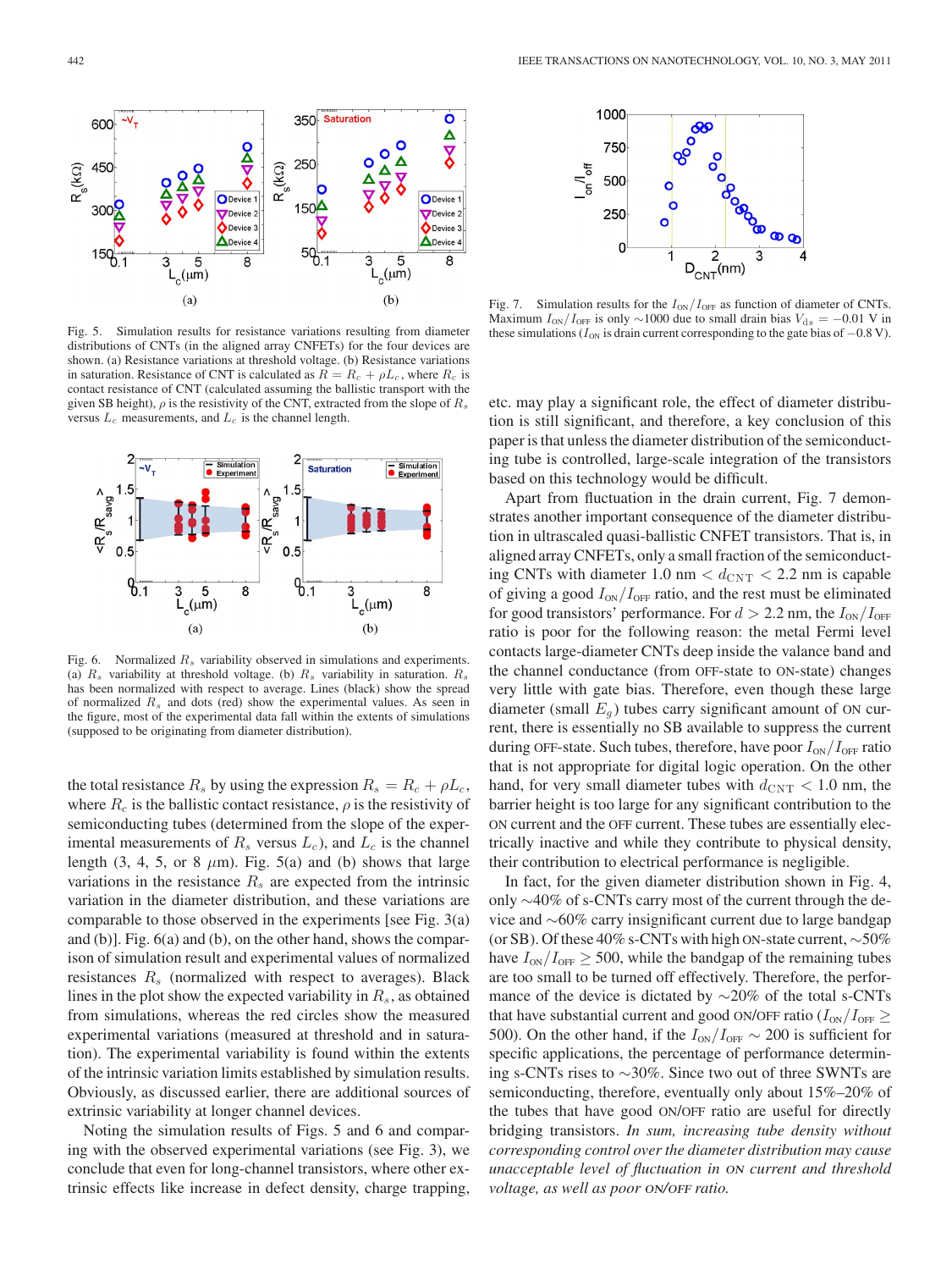While the aforementioned conclusion is based on CNFETs with Pd as source/drain contact material, we have also fabricated transistors with gold (Au) metallization scheme. These Aucontacted CNFETs exhibited ambipolar characteristics, contrary to p-type behavior of Pd-contacted devices. The detailed analysis of these Au-contacted transistors is underway and will be published elsewhere; however, the fluctuations in the devices' characteristics, having similar channel lengths and operating under similar conditions, are quite similar and can be understood in the same theoretical framework.

## IV. CONCLUSION

In this paper, we have explored the origin of the surprisingly large device-to-device fluctuation in aligned array transistors, although originally we presumed that the source of the fluctuation is extrinsic and would rapidly diminish with improved processing. Detailed characterization and systematic modeling, however, lead us to a dramatically different conclusion, i.e., we now believe that even if the extrinsic factors during device processing (e.g., mobility, defect density, etc.) are controlled/eliminated, the intrinsic variations arising from CVD-grown diameter distributions of CNTs in aligned array CNFETs will still be a persistent source of variation in devices' performance, both for short- as well as long-channel transistors. Indeed, good ON/OFF ratio can only be achieved over a narrow range of diameters (see Fig. 7), and the definition of this range will be an important part of device optimization.

Therefore, our analysis of the effects of diameter distribution on the performance of aligned array CNT transistors shows that the control over diameter distribution is a critically important process parameter for attaining high-performance transistors and circuits with characteristics rivaling those of the state-of-the-art Si technology. Aligned network CNFETs are desirable to gain higher drive current, large active areas and to resolve inherent "impedance mismatch" problems for highfrequency applications (quantum of resistance  $\sim$ 25 kΩ, typical of nanodevices and characteristics impedance of free space  $\sim$ 377  $\Omega$ ) [34], [35]. Of late, p-type and n-type single and aligned network nanotube FETs have been fabricated and logic gates have been demonstrated [36]–[38]; therefore, reproducibility in device current becomes essential before such applications are realized and promising results are achieved.

Can the diameter distribution of CNTs be easily controlled? Of the various techniques to control diameter distribution discussed in the literature, presorting by density differentiation seems effective in producing tubes of diameter 1.2–1.6 nm [39]. Fig. 7 suggests that the ideal diameter distribution for high ON current and ON/OFF ratio should be confined to 1.2–2.1 nm; however, tubes of 1.2–1.6 nm diameter would give reasonable performance as well. Since it is difficult to align solution-processed nanotubes for high-performance transistor applications, the integration of presorted tubes for use in the aligned arrays remains an open problem. Perhaps the most effective route of controlling diameter for aligned array CNFETs would come within the CVD process, where the initial size distribution of the catalysts are controlled by self-assembly technique. The problem of deviceto-device fluctuation could also be addressed if long tubes are shared among various transistors so that regardless the diameter distribution, their device-to-device fluctuation is eliminated. This approach would restrict transistor layout; however, such layout rules are now routine in silicon ICs [40] and have been found not to have significant effect on transistors' performance or area penalty.

### ACKNOWLEDGMENT

The authors would like to thank J. Appenzeller for discussion on carbon nanotube physics. The authors would also like to thank T. M. Abdolkader for his technical assistance in some CNT simulations.

#### **REFERENCES**

- [1] J. Appenzeller, "Carbon nanotubes for high-performance electronics Progress and prospect," *Proc. IEEE*, vol. 96, no. 2, pp. 201–211, Feb. 2008.
- [2] P. Avouris, "Molecular electronics with carbon nanotubes," *Acc. Chem. Res.*, vol. 35, pp. 1026–1034, Dec. 2002.
- [3] P. Avouris, "Carbon nanotube electronics and optoelectronics," *Abs. Pap. Amer. Chem. Soc.*, vol. 227, pp. U253–U254, Mar. 28, 2004.
- [4] J. Chen, M. Freitag, C. Klinke, A. Afzali, J. Tsang, and P. Avouris, "Carbon nanotube electronics and optoelectronics," *Abs. Pap. Amer. Chem. Soc.*, vol. 229, pp. U925–U925, Mar. 13, 2005.
- [5] A. Javey, H. Kim, M. Brink, Q. Wang, A. Ural, J. Guo, P. McIntyre, P. McEuen, M. Lundstrom, and H. J. Dai, "High-kappa dielectrics for advanced carbon-nanotube transistors and logic gates," *Nature Mater.*, vol. 1, pp. 241–246, Dec. 2002.
- [6] G. Gruner, "Carbon nanotube films for transparent and plastic electronics," *J. Mater. Chem.*, vol. 16, pp. 3533–3539, 2006.
- [7] N. Pimparkar, C. Kocabas, S. J. Kang, J. Rogers, and M. A. Alam, "Limits of performance gain of aligned CNT over randomized network: Theoretical predictions and experimental validation," *IEEE Electron Device Lett.*, vol. 28, no. 7, pp. 593–595, Jul. 2007.
- [8] E. S. Snow, P. M. Campbell, M. G. Ancona, and J. P. Novak, "Highmobility carbon-nanotube thin-film transistors on a polymeric substrate," *Appl. Phys. Lett.*, vol. 86, pp. 033105-1–033105-3, Jan 17, 2005.
- [9] R. Seidel, A. P. Graham, E. Unger, G. S. Duesberg, M. Liebau, W. Steinhoegl, F. Kreupl, W. Hoenlein, and W. Pompe, "High-current nanotube transistors," *Nano Lett.*, vol. 4, pp. 831–834, 2004.
- [10] V. Sazonova, Y. Yaish, H. Ustunel, D. Roundy, T. A. Arias, and P. L. McEuen, "A tunable carbon nanotube electromechanical oscillator," *Nature*, vol. 431, pp. 284–287, Sep. 16, 2004.
- [11] Z. Chen, J. Appenzeller, J. Knoch, Y. M. Lin, and P. Avouris, "The role of metal-nanotube contact in the performance of carbon nanotube field-effect transistors," *Nano Lett.*, vol. 5, pp. 1497–1502, 2005.
- [12] N. Pimparkar, Q. Cao, S. Kumar, J. Y. Murthy, J. Rogers, and M. A. Alam, "Current-voltage characteristics of long-channel nanobundle thin-film transistors: A "bottom-up" perspective," *IEEE Electron Device Lett.*, vol. 28, no. 2, pp. 157–160, Feb. 2007.
- [13] P. Avouris, J. Appenzeller, R. Martel, and S. J. Wind, "Carbon nanotube electronics," *Proc. IEEE*, vol. 91, no. 11, pp. 1772–1784, Nov. 2003.
- [14] A. Javey, J. Guo, O. Wang, M. Lundstrom, and H. J. Dai, "Ballistic carbon nanotube field-effect transistors," *Nature*, vol. 424, pp. 654–657, Aug. 7, 2003.
- [15] J. Appenzeller, J. Knoch, R. Martel, V. Derycke, S. J. Wind, and P. Avouris, "Carbon nanotube electronics," *IEEE Trans. Nanotechnol.*, vol. 1, pp. 184–189, Dec. 2002.
- [16] W. B. Choi, E. Bae, D. Kang, S. Chae, B. H. Cheong, J. H. Ko, E. M. Lee, and W. Park, "Aligned carbon nanotubes for nanoelectronics," *Nanotechnology*, vol. 15, pp. S512–S516, Oct. 2004.
- [17] S. J. Kang, C. Kocabas, T. Ozel, M. Shim, N. Pimparkar, M. A. Alam, S. V. Rotkin, and J. A. Rogers, "High-performance electronics using dense, perfectly aligned arrays of single-walled carbon nanotubes," *Nat. Nano.*, vol. 2, pp. 230–236, 2007.
- [18] M. H. Yang, K. B. K. Teo, L. Gangloff, W. I. Milne, D. G. Hasko, Y. Robert, and P. Legagneux, "Advantages of top-gate, high-k dielectric carbon nanotube field-effect transistors," *Appl. Phys. Lett.*, vol. 88, pp. 113507-1– 113507-3, Mar. 13, 2006.